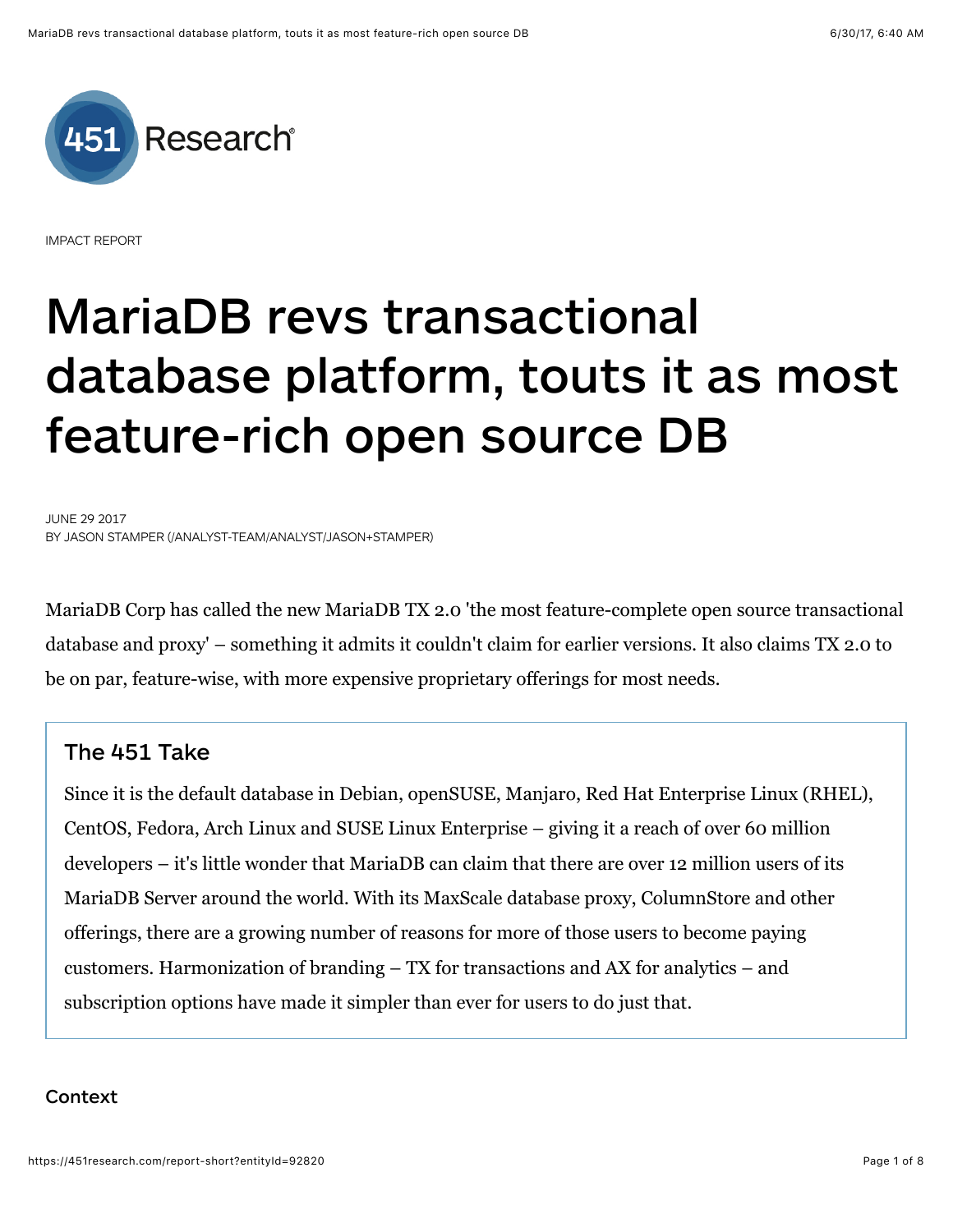Founded by several people who were previously at open source database firm MySQL (which was bought by Sun Microsystems and then Oracle), MariaDB offers an alternative to MySQL that maintains good compatibility. MariaDB Server also supports the full ANSI SQL standard – something that NoSQL database vendors struggle to achieve. Indeed, NoSQL technologies, for the most part, also give up some consistency and durability characteristics in order to be able to scale out across clusters of machines.

MariaDB Server can be deployed on-premises, as well as on Microsoft and AWS clouds, and can be bought in Microsoft's Azure Marketplace or via AWS's Relational Database Service. Other clouds, including Rackspace and Pivotal Cloud Foundry, are also supported.

MariaDB can run on bare-metal servers, virtual machines and containers, as well as public and private clouds. It is available in all of the major Linux distributions, including Ubuntu, and is the default database in Debian, openSUSE, Manjaro, RHEL, CentOS, Fedora, Arch Linux and SUSE Linux Enterprise, giving it a reach of over 60 million developers around the globe.

The company doesn't disclose how many paying customers it has, but tells us it has about 100 staff. It says there are over 12 million users of the open source MariaDB database worldwide. Although MariaDB TX 2.0 has only just come out, MariaDB Server is in use at Google, Wikipedia, Tencent, Verizon, DBS Bank, Deutsche Bank, Telefonica and Huatai Securities, among others.

## **Technology**

As mentioned, MariaDB Server maintains compatibility with MySQL. However, the company tells us that, now that it is witnessing such strong momentum, it is becoming more relaxed about just how compatible with MySQL it should remain. In fact, it says that, anecdotally, 99% of its effort goes into improving MariaDB Server and others of its own technologies, as opposed to MySQL compatibility. It also receives contributions to its technology from the MariaDB open source community, and it continues to enhance its compatibility with the SQL query language.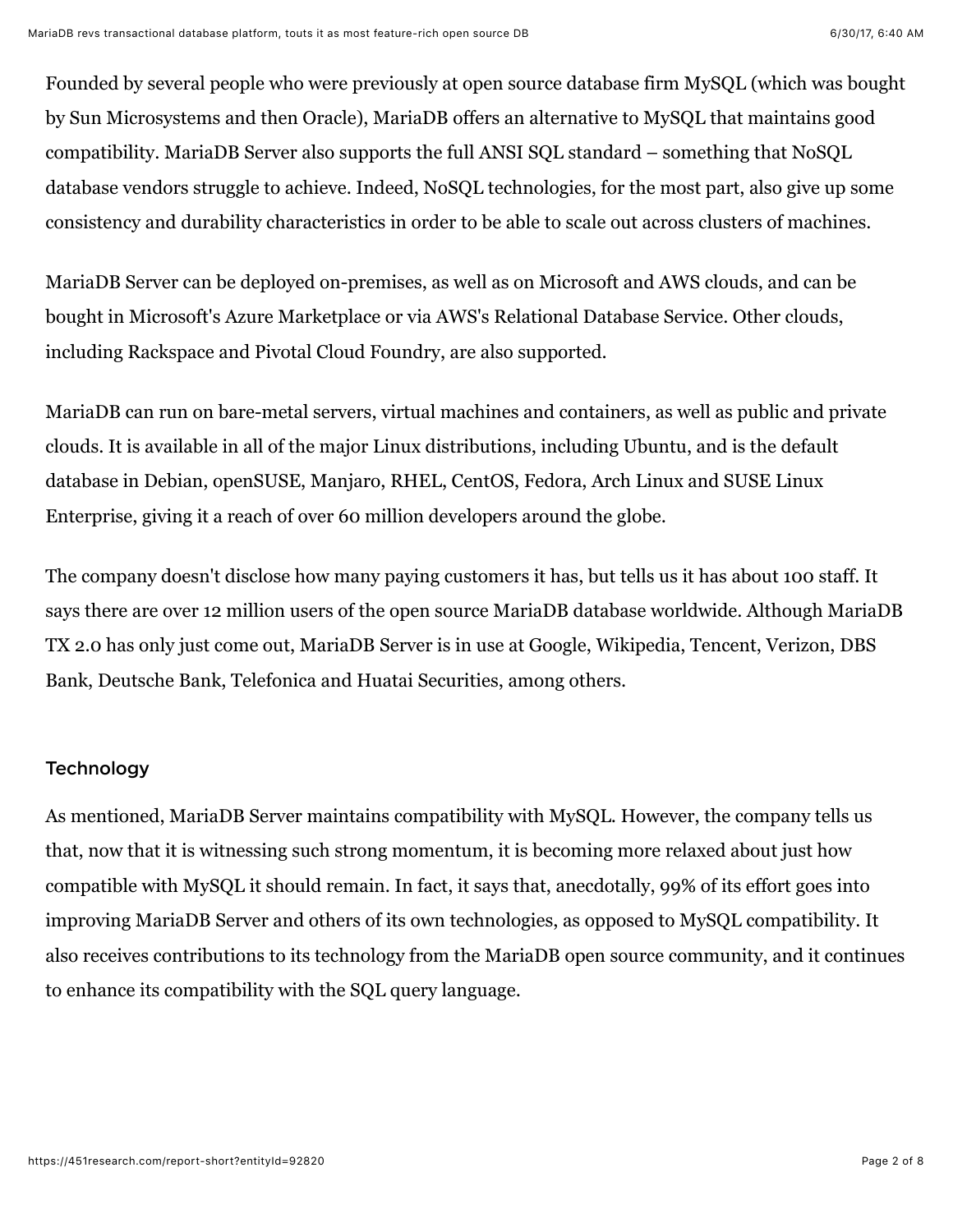In addition to MariaDB Server, the company has MaxScale. That's a configurable database proxy that enables MariaDB to be scaled horizontally, with automatic load balancing between nodes. A database proxy allows databases and applications to be fully decoupled, enabling admin processes to run without affecting apps, and apps to evolve without hampering the underlying data. MaxScale provides not just sharding, but also failover, streaming, routing, caching and security.

In December 2016, the company announced that it had added analytics capabilities to its arsenal with MariaDB ColumnStore, offering a combination of transactional capabilities and analytics. ColumnStore uses some of the open source technology that was developed by InfiniDB, which filed for bankruptcy in 2014, but by then had developed a storage engine that could be slid beneath MySQL-compatible databases.

One of the key features of MariaDB TX 2.0 is that it brings together, for the first time, a number of technologies that are designed to offer a comprehensive transactional data platform. For companies that are more focused on using MariaDB Server as a data warehouse, the company has harmonized a range of technologies under the MariaDB AX brand ('A' being for analytics, 'T' for transactions). The AX suite includes MariaDB Server, ColumnStore, MaxScale database proxy, and the necessary connectors, tools and services.

The company says it has made a range of improvements to performance, compatibility and security in MariaDB TX 2.0. There are new versions of MariaDB Server (version 10.2) and MaxScale (version 2.1).

On the performance side, the company has added support for the MyRocks storage engine. (MariaDB Server previously relied on MySQL's InnoDB storage engine or XtraDB, a MariaDB fork of InnoDB.) The MyRocks support is described as alpha at this stage.

MyRocks is a storage engine with sophisticated compression capabilities and support for SSDs. It was developed at Facebook to underpin web-scale deployments, and is based on the RocksDB embedded database for key-value data, which was itself a fork of LevelDB.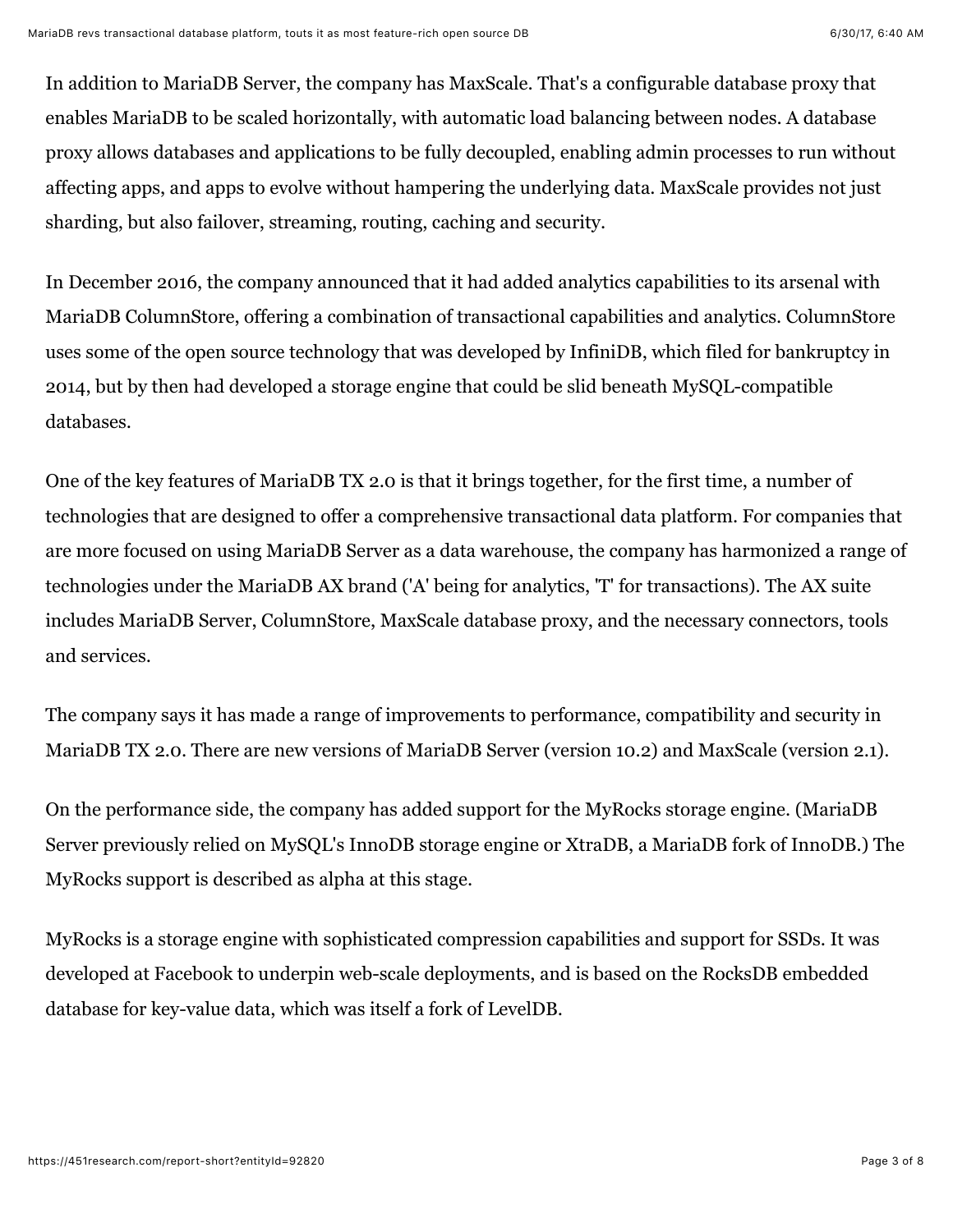MariaDB argues that scalability and performance are central to any web, mobile or Internet of Things (IoT) applications, and we concur. It says that using MyRocks instead of InnoDB will offer double the compression, as well as faster replication and data loading.

While the company says that it is becoming less fixated on compatibility with MySQL, the company did additional work on compatibility with the SQL query language. This includes enhancements to query functionality, including common table expressions and window functions. For example, it notes that window functions are not expected in MySQL until version 8, so it's actually ahead here – hence the need to relax some of the compatibility restrictions that would prevent it from innovating as fast.

Common table expressions make complex queries easier to read, the company says, and easier to maintain by breaking queries down into simpler building blocks. Window functions can be used to eliminate expensive sub-queries and perform analytical queries on specific windows of data, making queries easier to read and improving overall query performance.

The company tells us that quite a few of its customers have been pressing for support for JSON (JavaScript Object Notation). MariaDB TX 2.0 adds a set of 24 JSON functions, enabling increased flexibility and speed for application developers.

On the security front, the company added data masking – the ability to mask sensitive data before returning query results. This protects data that is classified as personally identifiable, personally sensitive or commercially sensitive – common requirements for HIPAA/PCI compliance. There is also better protection from denial of service (DOS) attacks – newly introduced 'result set limiting' means that it's possible to specify a maximum number of rows or amount of data that can be returned in a query, prepared statement or stored procedure.

There are two subscription options: MariaDB TX Subscription, and a MariaDB AX Subscription for those wanting to use ColumnStore and MariaDB Server for data-warehousing use cases. MariaDB TX also offers a cluster option for distributed environments with high availability and active multi-master.

# **Competition**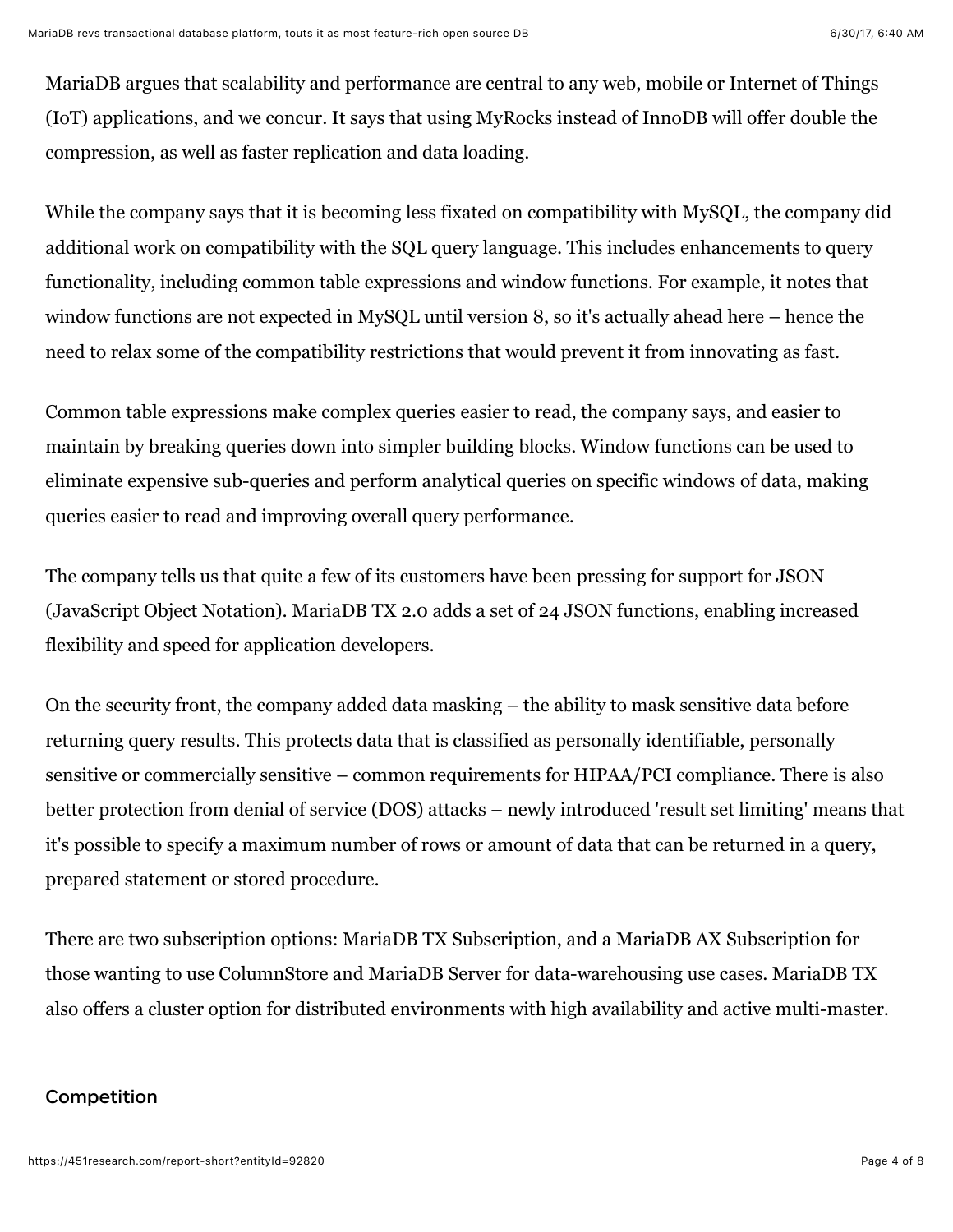MariaDB's closest competition remains MySQL, now owned by Oracle. Far from allowing MySQL to wither on the vine, Oracle claims to have doubled engineering, sales and support staff, and to have tripled quality-assurance staff since it bought Sun in 2009.

There are plenty of rival relational databases from the proprietary side of the fence, such as Oracle Database, IBM DB2, Microsoft SQL Server and Actian Ingres. There's also SAP with its HANA inmemory database that is said to handle operational or analytical workloads.

We also expect MariaDB Server to be compared with TokuDB (acquired by Percona), which is also a MariaDB partner. It offers its own Percona Server distribution of MySQL while providing support and consulting for MySQL and MariaDB.

Those looking to boost the performance of MySQL (and Percona) databases might also look to a company like Deep Information Sciences and its adaptive storage engine, which dynamically adjusts algorithms at the storage layer. In the cloud, AWS's RDS gives a clue as to the likely competition MariaDB will face. Other databases supported by RDS include Amazon Aurora (which will only run in AWS clouds), Oracle Database, Microsoft SQL Server, PostgreSQL and MySQL. Oracle, IBM and Microsoft all have cloud database offerings of their own, too.

Other in-memory databases, such as MemSQL and VoltDB, can handle transactions as well as analytics. However, MemSQL is increasingly focusing on the data-warehousing opportunity, and has an inmemory and disk-based architecture in one.

## **SWOT Analysis**

#### **Strengths**

It has a well-proven operational database in use at some of the largest transaction-heavy environments. With the release of MariaDB TX 2.0, the branding and subscriptions have been simplified to differentiate from MariaDB AX.

#### **Weaknesses**

At this stage, the MyRocks storage engine support is still in alpha, which may give some companies pause before pressing it into production, although it's ready for dev and test.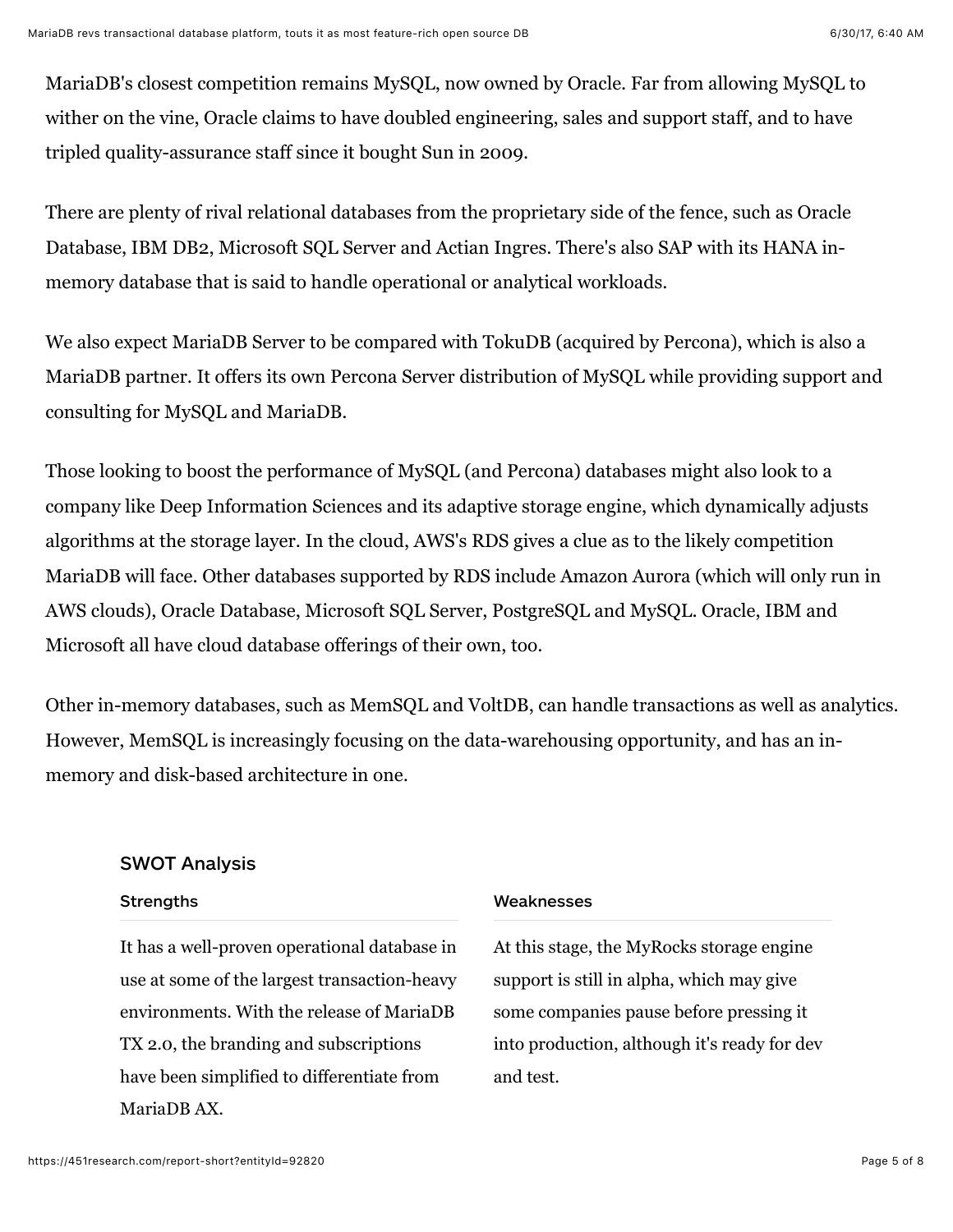#### **Opportunities**

With the transactional expertise, scalability, security, streaming, high availability and routing capabilities of the MaxScale proxy, as well as numerous enhancements to MariaDB Server, MariaDB has more ways to win open source users as paying customers.

#### **Threats**

There are far larger operational database companies in the market, with many more years of investment in their technologies, and they are not resting on their laurels or likely to give up lucrative market share.

# **[Jason Stamper \(/analyst-team/analyst/Jason+Stamper\)](https://451research.com/analyst-team/analyst/Jason+Stamper)**

Analyst, Data Management and Analytics

| M&A ACTIVITY BY SECTOR                                                                                                                                                                                             | COMPANY MENTIONS (PRIMARY)<br>MariaDB Corp (/search?company=MariaDB+Corp)                                                                                                                                                                                                                                                                                                  |
|--------------------------------------------------------------------------------------------------------------------------------------------------------------------------------------------------------------------|----------------------------------------------------------------------------------------------------------------------------------------------------------------------------------------------------------------------------------------------------------------------------------------------------------------------------------------------------------------------------|
| Information management / Data<br>management / Relational<br>databases (66)<br>(https://makb.the451group.com/results?)<br>basic selected sectors=116)                                                               | <b>COMPANY MENTIONS (OTHER)</b><br>Actian Corp, Amazon, American National Standards Institute, Amazon Web Services,<br>Cloud Foundry, DBS Bank, Deep Information Sciences, Deutsche Bank, Facebook,<br>Google, Huatai Securities, IBM, InfiniDB, MemSQL, Microsoft, Oracle, Percona, Pivotal,<br>Rackspace, Radio Data System, Red Hat, SAP, Sun Microsystems, SUSE Linux, |
| M&A ACTIVITY BY ACQUIRER<br>Actian Corp [fka Ingres] [Garnett<br>& Helfrich Capital] (6)<br>(https://makb.the451group.com/results?)<br>basic_acquirers=Actian+Corp [fka<br>Ingres] [Garnett & Helfrich<br>Capital) | Telefonica, Tencent, Verizon, VoltDB (/search?company=VoltDB)<br><b>CHANNELS</b><br>Data Platforms & Analytics (/dashboard?view=channel&channel=6)<br><b>SECTORS</b><br>All / Information management / Data management / Relational databases (/search?<br>sector=116)                                                                                                     |
| Amazon.com Inc. (51)<br>(https://makb.the451group.com/results?)<br>basic_acquirers=Amazon.com+Inc.)<br>Amazon Web Services Inc. Taka                                                                               |                                                                                                                                                                                                                                                                                                                                                                            |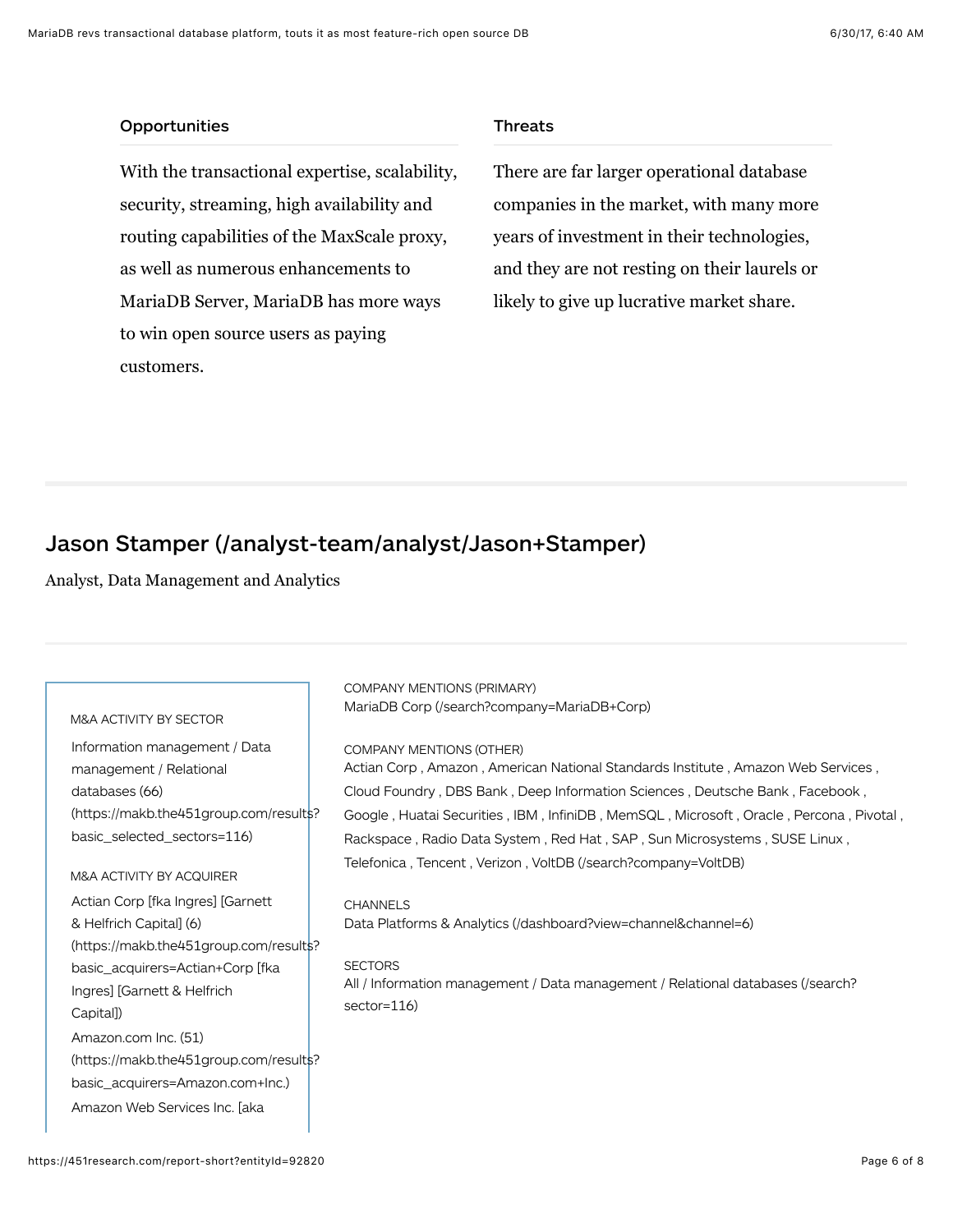AWS] [Amazon.com Inc.] (7) [\(https://makb.the451group.com/results?](https://makb.the451group.com/results?basic_acquirers=Amazon+Web%20Services%20Inc.%20%5Baka%20AWS%5D%20%5BAmazon.com%20Inc.%5D) basic\_acquirers=Amazon+Web Services Inc. [aka AWS] [Amazon.com Inc.]) Facebook (68) [\(https://makb.the451group.com/results?](https://makb.the451group.com/results?basic_acquirers=Facebook) basic\_acquirers=Facebook) Google Inc. (190) [\(https://makb.the451group.com/results?](https://makb.the451group.com/results?basic_acquirers=Google+Inc.) basic\_acquirers=Google+Inc.) IBM Corporation (169) [\(https://makb.the451group.com/results?](https://makb.the451group.com/results?basic_acquirers=IBM+Corporation) basic\_acquirers=IBM+Corporation) Microsoft Corporation (163) (https://makb.the451group.com/results? [basic\\_acquirers=Microsoft+Corporation\)](https://makb.the451group.com/results?basic_acquirers=Microsoft+Corporation) Oracle Corporation (126) [\(https://makb.the451group.com/results?](https://makb.the451group.com/results?basic_acquirers=Oracle+Corporation) basic\_acquirers=Oracle+Corporation) Percona LLC (1) [\(https://makb.the451group.com/results?](https://makb.the451group.com/results?basic_acquirers=Percona+LLC) basic\_acquirers=Percona+LLC) Rackspace US Inc. (10) [\(https://makb.the451group.com/results?](https://makb.the451group.com/results?basic_acquirers=Rackspace+US%20Inc.) basic\_acquirers=Rackspace+US Inc.) Red Hat Inc. (19) [\(https://makb.the451group.com/results?](https://makb.the451group.com/results?basic_acquirers=Red+Hat%20Inc.) basic\_acquirers=Red+Hat Inc.) SAP SE [fka SAP AG] (59) [\(https://makb.the451group.com/results?](https://makb.the451group.com/results?basic_acquirers=SAP+SE%20%5Bfka%20SAP%20AG%5D) basic\_acquirers=SAP+SE [fka SAP AG]) SkySQL Ab (1) [\(https://makb.the451group.com/results?](https://makb.the451group.com/results?basic_acquirers=SkySQL+Ab) basic\_acquirers=SkySQL+Ab) Sun Microsystems, Inc. (23) [\(https://makb.the451group.com/results?](https://makb.the451group.com/results?basic_acquirers=Sun+Microsystems,%20Inc.) basic\_acquirers=Sun+Microsystems, Inc.) Tencent Holdings Limited (9) [\(https://makb.the451group.com/results?](https://makb.the451group.com/results?basic_acquirers=Tencent+Holdings%20Limited) basic\_acquirers=Tencent+Holdings Limited) [Verizon Business \(44\)](https://makb.the451group.com/results?basic_acquirers=Verizon+Business)